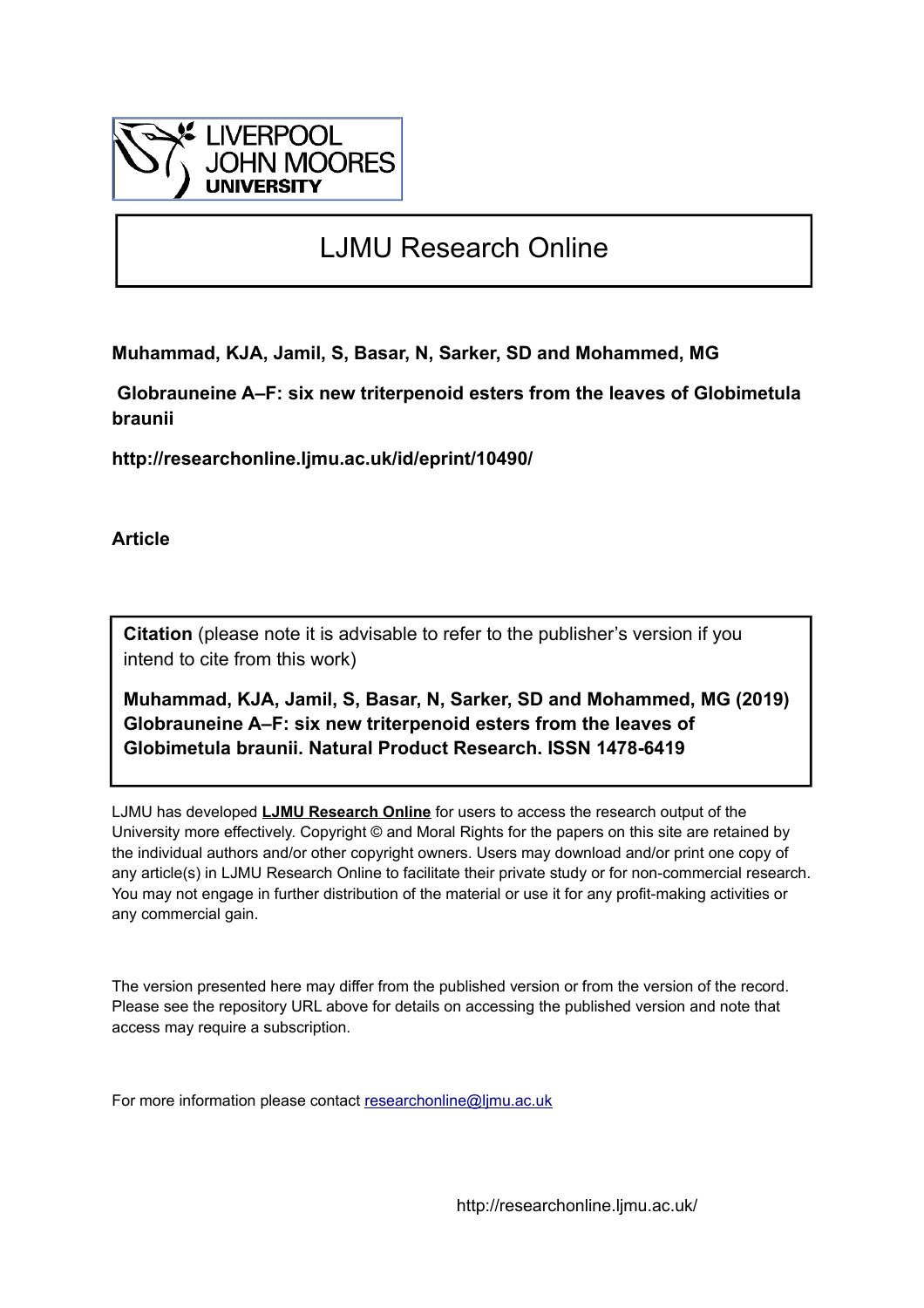## **Globrauneine A – F: Six new triterpenoid esters from the leaves of**

### *Globimetula braunii*

Kamal Ja'afar Muhammad<sup>1,2</sup>, Shajarahtunnur Jamil<sup>1\*</sup>, Norazah Basar<sup>1</sup>, Satyajit D. Sarker<sup>3</sup>, Magaji Garba Mohammed<sup>4</sup>

*<sup>1</sup>Department of Chemistry, Faculty of Science, Universiti Teknologi Malaysia, 81310 Johor Bahru, Malaysia <sup>2</sup>Chemistry Advanced Research Centre, Sheda Science and Technology Complex, PMB 186, Garki, Abuja-Nigeria <sup>3</sup>Medicinal Chemistry and Natural Products Research Group, School of Pharmacy and Biomolecular Sciences, Faculty of Science, Liverpool John Moores University, James Parsons Building, Byrom Street, Liverpool L3 3AF, United Kingdom <sup>4</sup>Department of Pharmacology and Therapeutics, Ahmadu Bello University, Zaria-Nigeria*

\*Corresponding author: [shaja@kimia.fs.utm.my](mailto:shaja@kimia.fs.utm.my)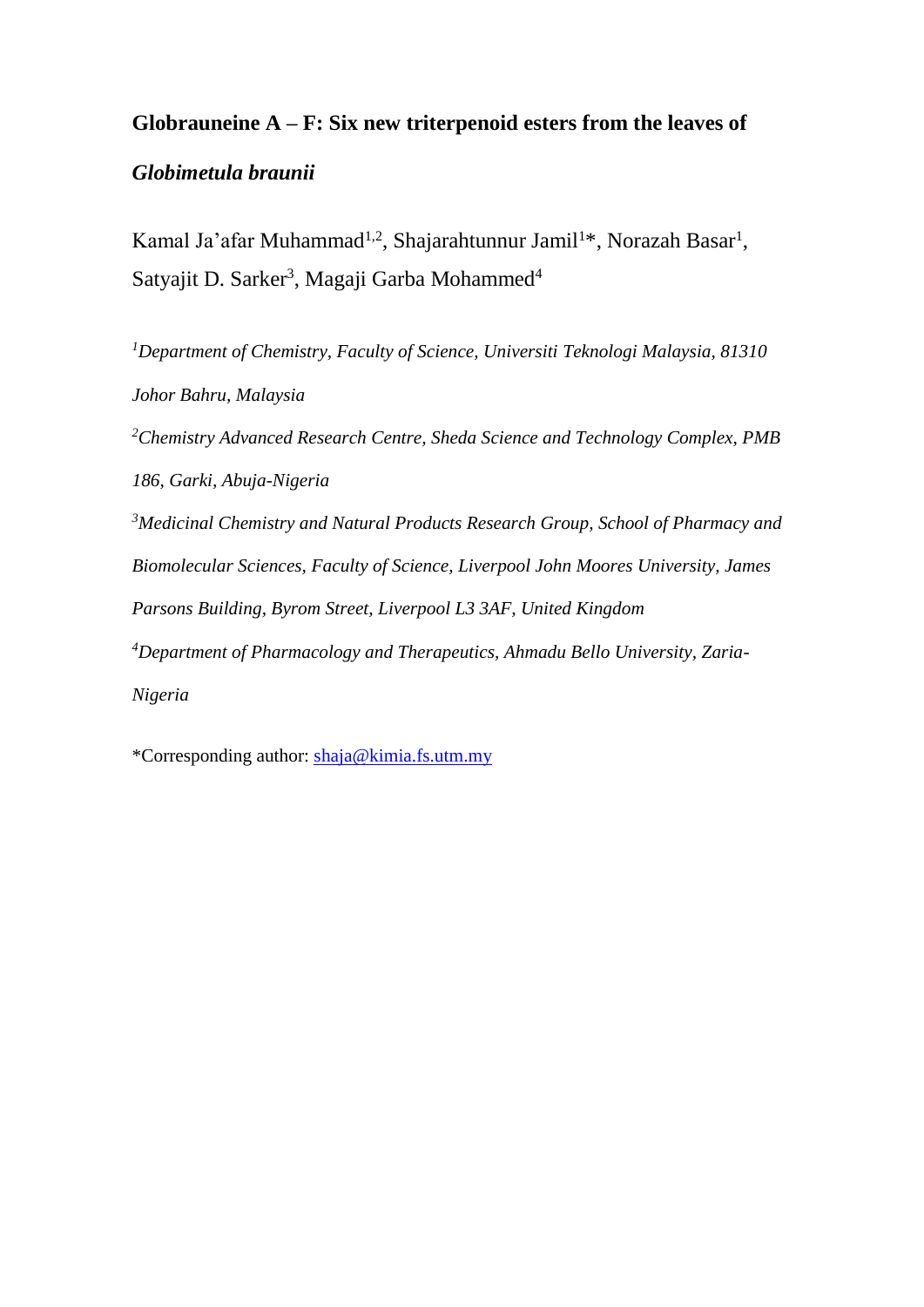#### **Globrauneine A – F: Six new triterpenoid esters from the leaves of**

#### *Globimetula braunii*

#### **ABSTRACT**

Phytochemical study was conducted on the leaves of *Globimetula braunii* which is a hemi parasitic plant belonging to the family Loranthaceae. Extraction was carried out using cold extraction method with increasing polarity of solvents i.e *n*hexane,  $CH_2Cl_2$  and MeOH. The components were separated by chromatographic technique and the structures of the compounds were elucidated by extensive spectroscopic analyses including MS, FTIR, 1D and 2D NMR, HRMS and chemical methods. Six new pentacyclic triterpenoid esters named as globrauneine A **(1)**, globrauneine B **(2)**, globrauneine C **(3)**, globrauneine D **(4)**, globrauneine E **(5)**, and globrauneine F **(6),** together with six known compounds **(7 – 12)** were successfully isolated from the leaves of *G. braunii* growing on *Piliostigma thonningii*. These results depict a substantial support to the chemotaxonomy of the genus *Globimetula*.

**Keywords**: *Globimetula braunii*, Loranthaceae, triterpenoid esters, globrauneine **A**-**F**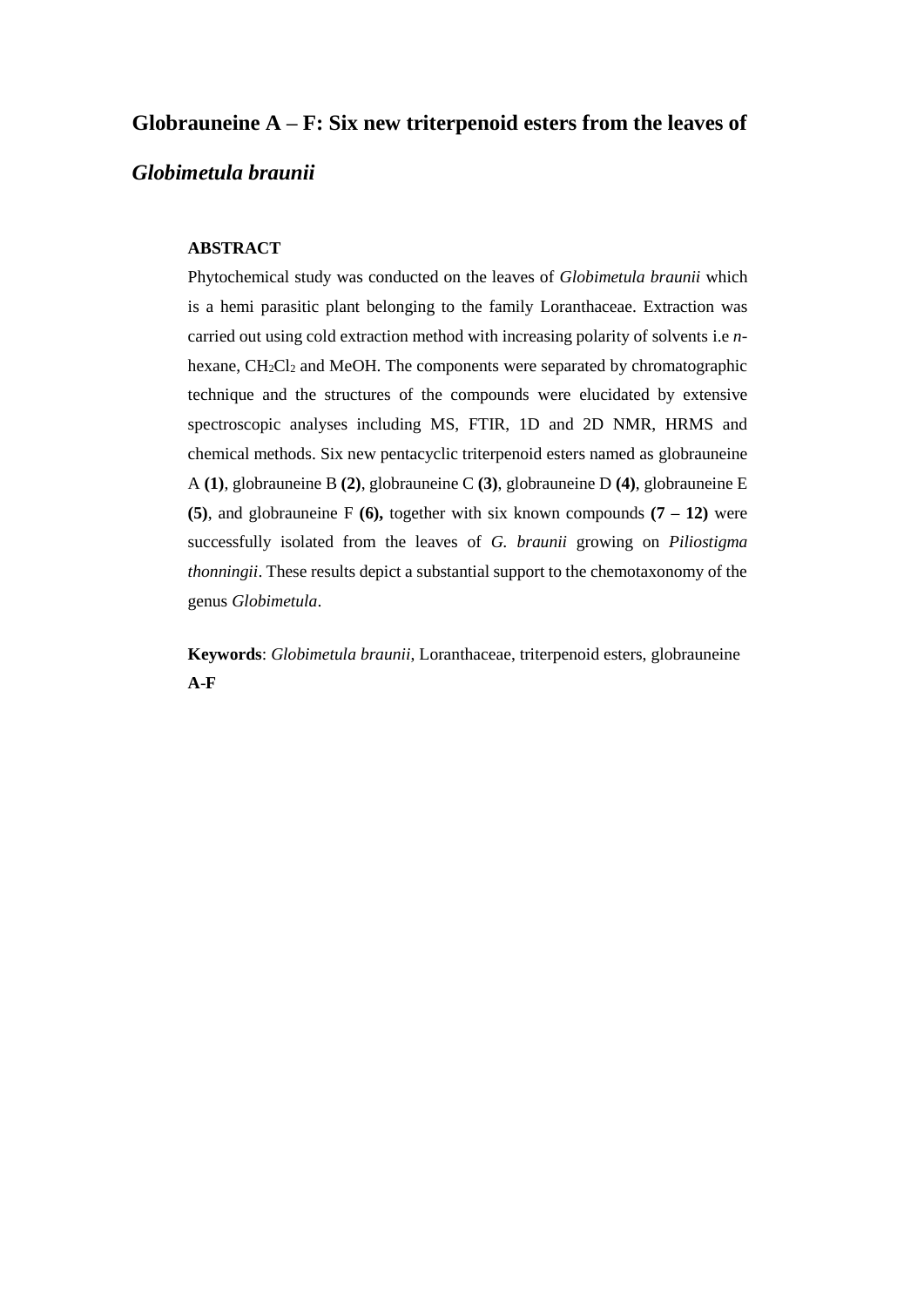#### **1. Introduction:**

African continent is bestowed with the lengthiest, and perhaps rich biological and cultural diversity with marked regional differences in healing practices (Gurib-Fakim 2006). The documentation of therapeutic uses of African plants and conventional systems is becoming a persuasive need because of the prompt damage of the natural habitats of some of these plants due to anthropogenic actions and erosion of treasured traditional acquaintances (Gurib-Fakim 2013; Manach et al. 2004). Although the medicinal application of species from Loranthaceae have been rationalized based on the ethnomedicinal uses, isolation and identification of several bioactive compounds in the classes of flavonoids, phenols, glycosides, alkaloids and triterpenes (Deeni and Sadiq 2002; Fukunaga et al. 1989), there is paucity of report on the species of *Globimetula braunii*. *Globimetula braunii* (Loranthaceae) is a bushy parasitic plant found in a variety of host plants from Ghana to Nigeria and widely distributed across central tropical Africa (Burkill 1985). The plant is used in traditional medicine to treat cholera, asthma, hypertension, diabetes, cancer, gastrointestinal tract diseases, wound infections and as a blood purifier (Deeni and Sadiq 2002; Hussain and Karatela 1989; Obatomi et al. 1994; Obatomi et al. 1996). Aliyu et al. (2014) have reported the anticonvulsant activity of the ethyl acetate extract of *G. braunii* against pentylenetetrazole induced seizures in mice. Our previous studies revealed that the EtOAc and MeOH extracts of *G. braunii* possessed significant antioxidant activity and may have potential for the treatment of cancer and heart diseases (Ja'afar et al. 2017). As part of our ongoing phytochemical screening for biologically active compounds from this plant, further fractionation study was carried out on the *n*-hexane and  $CH<sub>2</sub>Cl<sub>2</sub>$  extracts which resulted in the isolation of six new triterpenoid esters named globrauneine  $A - F(1 - 6)$ , together with six known compounds **(7 - 12)**. In this research, the isolation and structural elucidation of these compounds are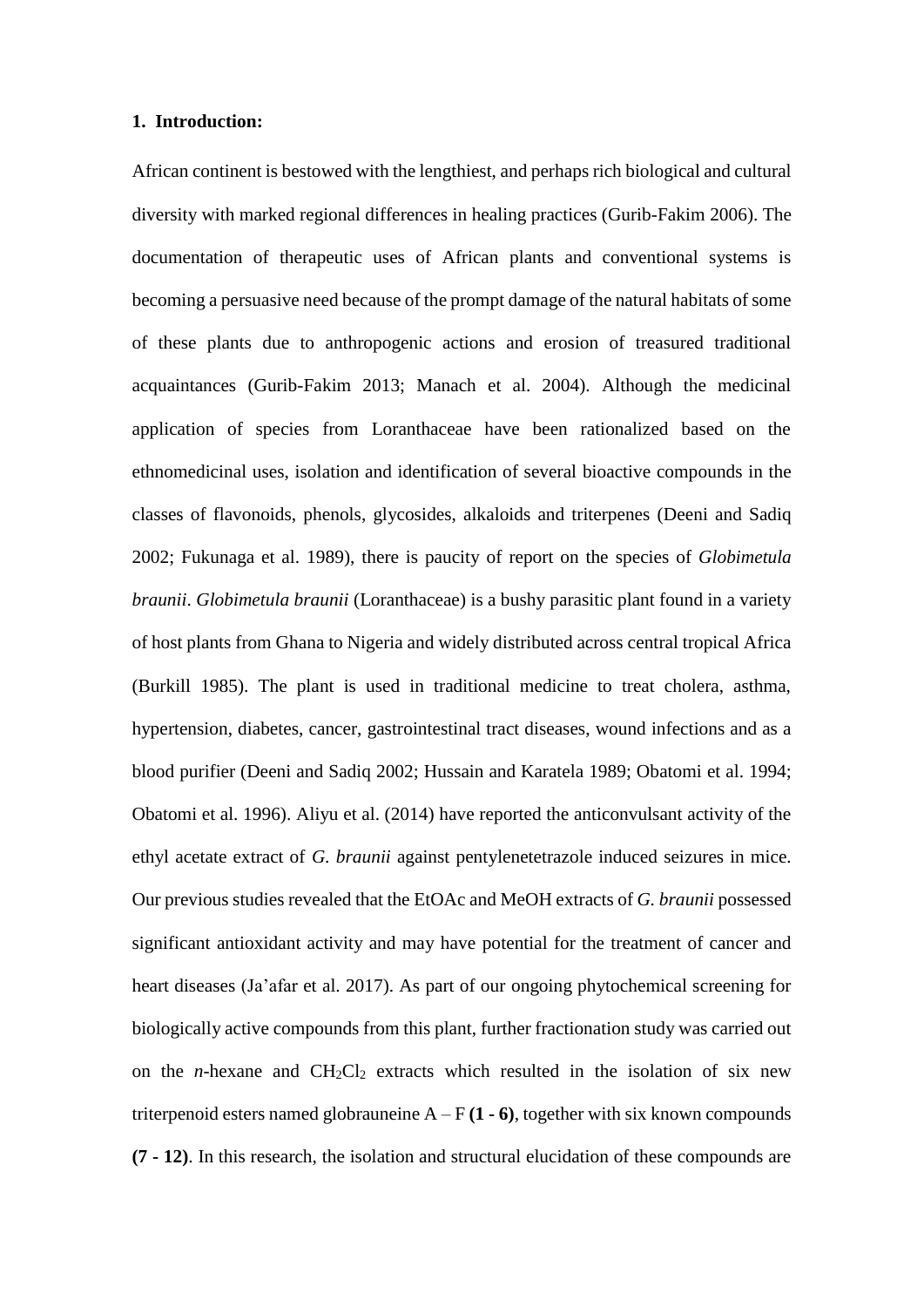described.

#### **2. Results and discussion:**

The *n*-hexane (GBPTH) and dichloromethane (GBPTD) extracts (45 g) each, were fractionated using VLC on silica gel (600 g, 10 x 10 cm), eluted with *n*-hexane: EtOAc: MeOH, repeated column chromatography (CC) and preparative thin layer chromatography (PTLC). These purification processes led to the isolation of six new pentacyclic triterpenoids named globrauneine A **(1)**, globrauneine B **(2)**, globrauneine C **(3)**, globrauneine D **(4)**, globrauneine E **(5)**, and globrauneine F **(6)** together with lupeol **(7)** (Prachayasittukul et al. 2009), lupeol palmitate **(8)** (Appleton et al. 1971), lup-20(29) en-3β,15α-diol **(9)** (Zhang et al. 2008), octacosanoic acid **(10)** (Mohamad et al. 2009), friedelin **(11)** (Akihisa et al. 1992) and β-sitosterol **(12)** (Moghaddam et al. 2007) (Figure 1). All the compounds **1**-**12** gave a positive Liebermann-Burchard test for triterpenoid.

Compound 1 was obtained as an amorphous powder from GBPTH with  $R_f$  value of 0.80 in *n*-hexane: EtOAc (4:1),  $[\alpha]_D^{25} = -46.8^\circ$  ( $c = 0.03$ , acetone) and m.p 71-72<sup>o</sup>C. The HR-NSIMS of compound 1 established its molecular formula as  $C_{50}H_{88}O_3$  [M + NH<sub>4</sub><sup>+</sup> at *m/z* 754.7074 (calc. 754.7072) implying seven degrees of unsaturation. The IR absorption at  $1730 \text{ cm}^{-1}$  could be assigned to an ester carbonyl and confirmed by the carbon signal at  $\delta$  173.7 in the <sup>13</sup>C NMR spectrum. The <sup>13</sup>C NMR and DEPT spectra indicated the presence of 50 carbons, among them eight methyl carbons at  $\delta$  7.9 (C-27), 16.2 (C-24), 16.5 (C-26), 19.0 (C-28), 18.3 (C-25), 27.9 (C-23), 19.3 (C-30) and the terminal methyl carbon of fatty acid side chain at δ 14.1 (C-20'). Twenty-eight methylene carbons were identified between  $\delta$  23.7-109.0 (among them 18 multiple fatty acid methylene groups and one olefinic group), seven  $sp<sup>3</sup>$  methines among them two oxygenated carbons at δ 80.5 (C-3) and δ 69.7 (C-15) and seven quaternary carbons. The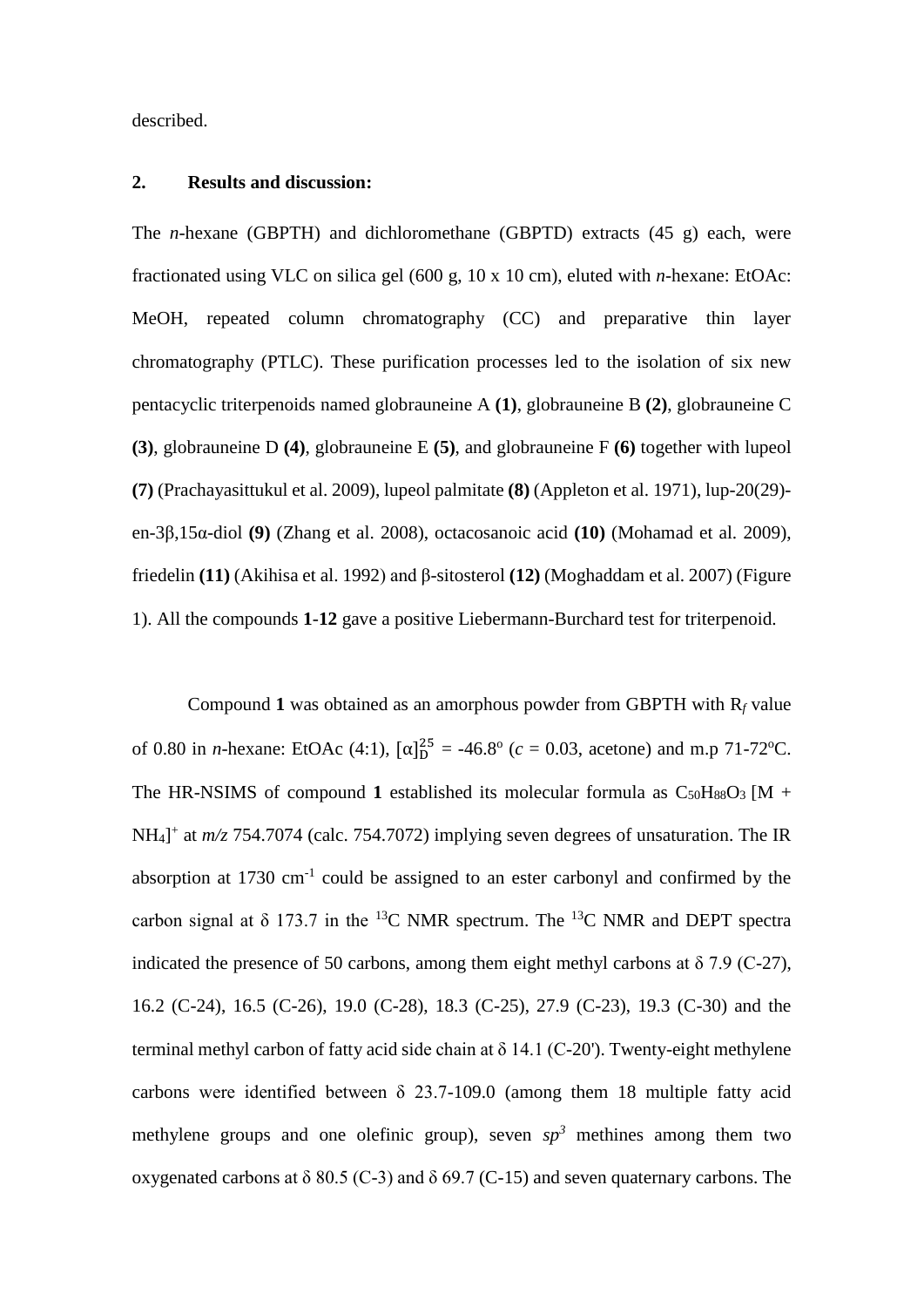<sup>1</sup>H NMR data of compound 1 suggested that it was a lupane-type triterpene with a longchain ester functionality (Lie et al. 2015; Maza et al. 2016; Ogechukwu et al. 2011). The <sup>1</sup>H NMR data and HMQC spectra displayed signals attributable to six methyl signals at  $\delta$ 0.86 (H-28), 0.89 (H-25), 0.90 (H-24), 0.91 (H-23), 0.98 (H-27) and 1.15 (H-26); one vinylic methyl at δ 1.71 (H-30); a pair of singlets at δ 4.70 (1H, s, H-29b) and δ 4.61 (1H, s, H-29a) indicative of terminal isopropylene moiety and a terminal methyl of fatty acid chain signal at  $\delta$  0.88 (H-20'). The assessment of the chemical shift of the two doublet of doublets oxymethine proton at  $\delta$  4.18 (1H, dd,  $J=$  11.2 Hz and 4.8 Hz, H-15) and  $\delta$  4.47 (1H, dd, *J*= 10.8 Hz and 5.6 Hz, H-3) indicated the ester moiety to be in position C-3, whereas the hydroxyl group at position C-15. These were confirmed by the  ${}^{1}H$ - ${}^{1}H$  COSY which showed a correlation between H-3 at  $\delta$  4.47 with H-2 at  $\delta$  1.63 and between H-15 at  $\delta$  4.18 with H-16a/b at  $\delta$  1.44/1.82, respectively. In addition, a strong HMBC correlation between the oxymethine proton H-3  $(\delta$  4.47) and the carbonyl ester carbon, C-1' (δ 173.7) was observed. Other HMBC correlations were observed between H-30 (δ 1.71) and C-20 (δ 150.3), and between C-29 (δ 109.6) and C-18 (δ 48.1), respectively. In the NOESY Spectrum, H-3 showed NOE correlations with H-1, H-2, and H-5; H-15 displayed NOE correlations with H-6, H-26, and H-28; H-19 showed NOE correlation with H-13, and H-29 exhibited NOE correlations with H-19 and H-30. Therefore, the OH-15 was determined to be in an α-orientation and the structure of compound **1** was established as 15α-hydroxyl-lup-20(29)-ene-3β-*O*-eicosanoate and was given a trivial name globrauneine A (Figure 1).

The HRAPCI signals of compound  $2$  showed the molecular ion peak  $[M+H]$ <sup>+</sup> at  $m/z$  765.7118 in agreement with the molecular formula  $C_{52}H_{92}O_3$  (calc. 765.7119), indicating seven degrees of unsaturation. The NMR spectrum of compound **2** were almost similar to those of **1**. The structural analysis of the ester moiety of **2** also displayed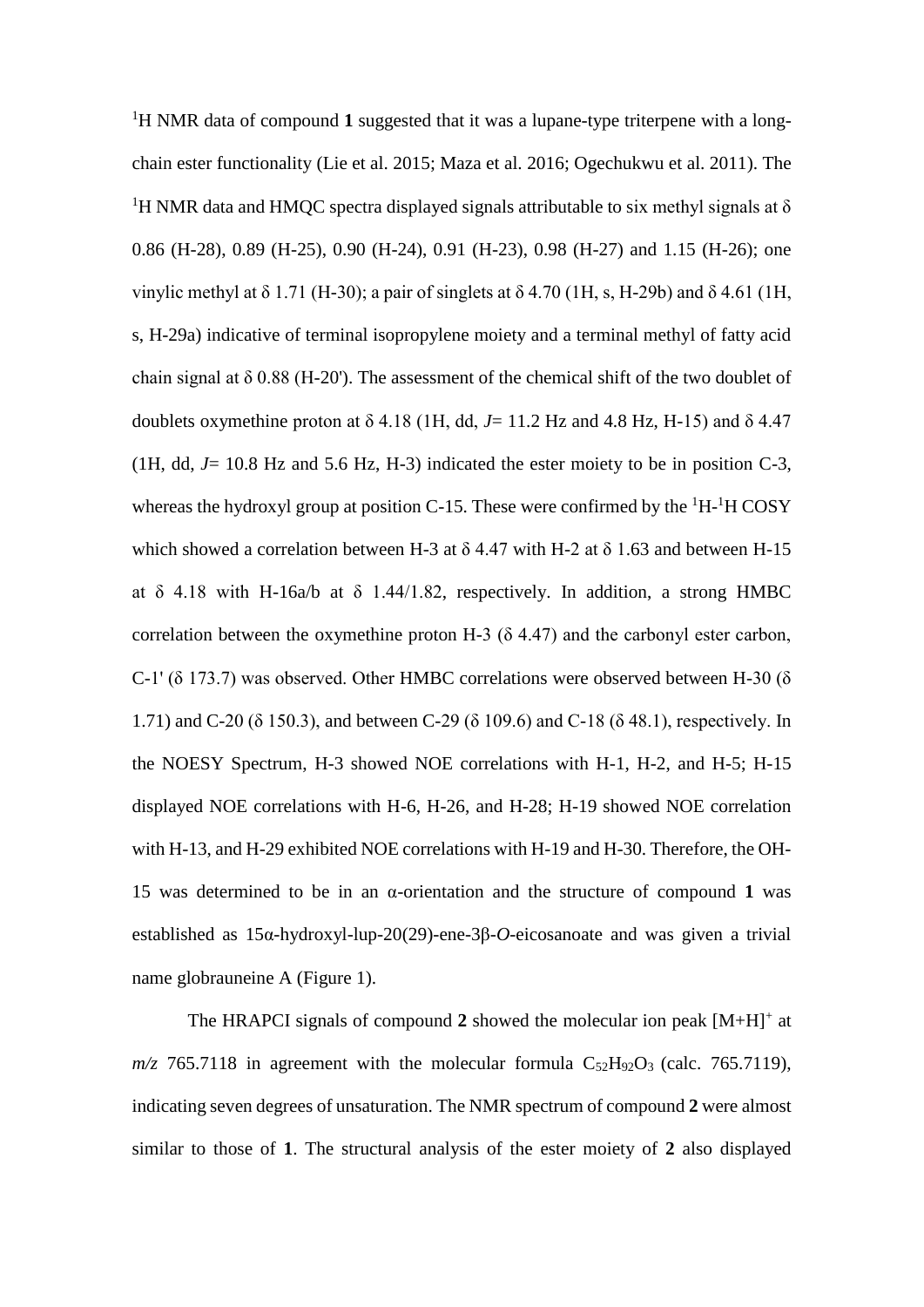noticeable similarities to those observed in **1**. They differed only by the addition of two methylene groups (28 amu) in the long chain ester functionality. Therefore, the structure of compound **2** was established as 15α-hydroxyl-lup-20(29)-ene-3β-*O*-docosanoate and was given a trivial name globrauneine B (Figure 1).

Compound  $3$  has a molecular formula  $C_{50}H_{88}O_3$  established from the molecular ion peak [M+H]<sup>+</sup> at  $m/z$  737.6811 (calc. 737.6806) in the HRAPCI spectrum displaying similar molecular formula with compound **1**. In fact, the assessment of the NMR spectral data of this compound to those of compounds **1** and **2** showed a correlation between them, indicating that compound **3** is also a lupane-type triterpene with a long chain ester functionality at position C-3. The difference can be deduced from the  ${}^{1}H$  NMR data that revealed the presence of a doublet of doublets oxymethine protons at  $\delta$  3.83 (1H, dd, *J*= 11.2 Hz and 5.2 Hz) assignable to position C-7 instead of δ 4.18 (dd, *J*= 11.2 Hz and 4.8 Hz) position C-15 as in compounds 1 and 2. On the other hand, the  ${}^{1}H$ - ${}^{1}H$  coupling between H-7 ( $\delta$  3.83) and H-6 ( $\delta$  1.53/1.70) was further confirmed by the COSY spectrum. Compound **3** also differed in the <sup>13</sup>C NMR spectrum with compounds **1** and **2** by the absence of the oxymethine carbon at position C-15 (δ 69.6) as observed in compounds **1** and **2**. In its place, there was a slight shift to downfield due to change in position of the oxymethine carbon to position C-7 ( $\delta$  74.4). The relative configuration of **3** was established in the NOESY spectrum. H-3 showed NOE correlations with H-2 and H-23; H-7 exhibited NOE correlations with H-6, H-24, and H-26; H-16 with H-26 and H-28; H-19 correlated with H-13, H-21 and H-28, and H-29 displayed NOE correlation with H-19 and H-30. Thus, the naturally occurring triterpenoid was identified as  $7\alpha$ hydroxyl-lup-20(29)-ene-3β-*O*-eicosanoate and was given a trivial name globrauneine C (Figure 1). Lie et al. 2015 and Maza et al. 2016 isolated 7β-hydroxyl-lup-20(29)-ene-3βhexadecanoate and globimetulin C from *S*. *parasitica* and *G. dinklagei*, respectively.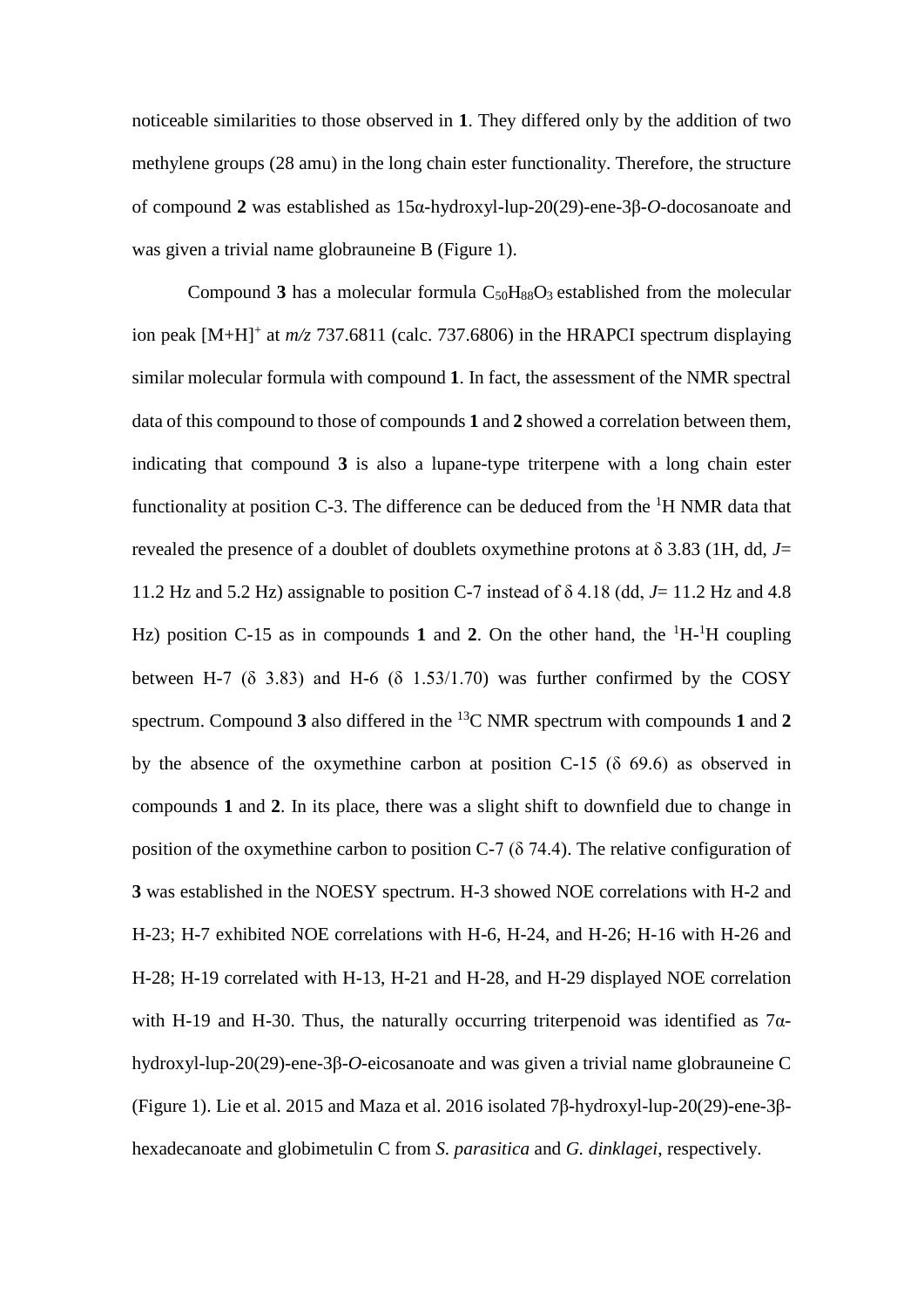Compound **4** was obtained as an amorphous powder from GBPTH,  $[\alpha]_D^{25} = -2.4^{\circ}$  $(c = 0.03$ , acetone), m.p 49-50<sup>o</sup>C and R<sub>f</sub> value of 0.39 in *n*-hexane: EtOAc (4:1). The molecular formula was found to be  $C_{54}H_{95}O_3$  based on the HR-NSIMS value ([M+H]<sup>+</sup> at *m/z* 791.7272 (calc. 791.7276). Valence bond calculations revealed eight degrees of unsaturation. The FTIR absorption bands at  $1641 \text{ cm}^{-1}$  could be assigned to the olefinic C=C and 1174 cm<sup>-1</sup> due to the C-O-C stretching. The <sup>1</sup>H NMR data indicated the presence of olefinic protons at  $\delta$  4.69 (1H, s, H-29b) and  $\delta$  4.61 (1H, s, H-29a) of an isopropenyl moiety. The evidence of ester linkage was provided by the presence of oxymethine signal at  $\delta$  4.47 (1H, dd,  $J = 11.2$  Hz, 4.4 Hz, H-3) attached to carbon at  $\delta$  80.2 (C-3). Six singlets at δ 0.85 (H-28), 0.86 (H-25), 0.90 (H-24), 0.92 (H-23), 1.01 (H-27) and 1.10 (H-26) corresponding to six methyls, a multiplet at  $\delta$  0.88 (H-24') corresponding to the terminal methyl of fatty acid chain and methylenes  $(SCH<sub>2</sub>)<sub>n</sub>$  of fatty acid at  $\delta$  1.25-1.29 (H-4'-H-23') were observed. The <sup>13</sup>C NMR and DEPT spectra showed the presence of 54 carbons comprising of eight methyls, thirty-one methylenes, six methines, two oxymethines and seven quaternary carbons. The signal at  $\delta$  173.7 of a carbonyl of an ester group was confirmed by the FTIR absorption band at  $1732 \text{ cm}^{-1}$ . The olefinic carbons of the oxymethylene double bond appeared at δ 150.3 (C-20) and 109.7 (C-29), long aliphatic fatty acid side chain carbons at  $\delta$  29.3-29.6 (C-4' - C-23') and the terminal carbon at C-24' ( $\delta$  14.1). The presence of two doublet of doublet oxymethine protons at  $\delta$  4.18 (dd, *J*= 11.2 Hz, 4.8 Hz, H-15)/ δ 67.9 (C-15) and δ 3.82 (dd, *J* = 11.2 Hz, 4.8 Hz, H-7)/ δ 72.5 (C-7) hinted the hydroxyl proton to be at position C-15 and C-7, respectively. These were confirmed by the  ${}^{1}H$ - ${}^{1}H$ COSY which showed a correlation between H-7 ( $\delta$  3.82) with H-6 (δ 1.74) and H-15 (δ 4.18) with H-16 (δ 1.46). The position of the ester linkage was supported by strong HMBC correlation between H-3 (δ 4.47) of the lupeol moiety and the carbonyl ester C-1' ( $\delta$  173.7). Additionally, the oxymethine protons, H-15 ( $\delta$  4.18)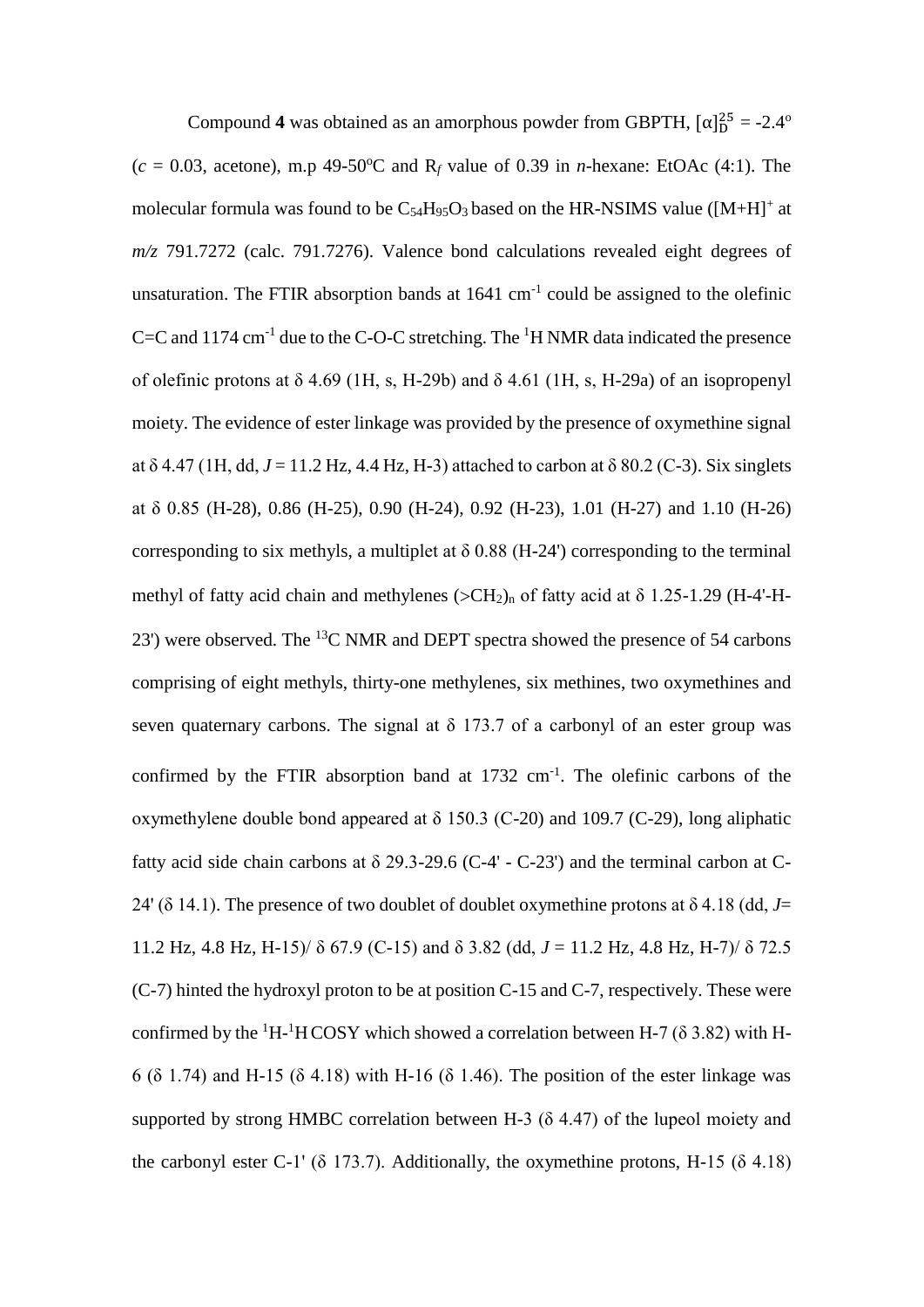and H-7 ( $\delta$  3.82) showed strong HMBC connectivity with C-27 ( $\delta$  8.3) and C-26 ( $\delta$  10.9) respectively. Positive NOESY experiment confirmed the spatial arrangements or configurations. H-3 showed NOE correlations with H-2 and H-23; H-7 with H-24 and H-26; H-15 correlated with H-26 and H-28, and H-29 exhibited NOE correlations with H-19 and H-30. This revealed that the 7,15-epoxy ring is in  $\alpha$ -orientation and the ester group at C-3 in β-orientation. Compound **4** was established as a new lupeol type of triterpenoid with a long chain ester moiety having a tetrahydrofuran ring. Compound **4** was elucidated as 7α,15α-epoxy-lup-20(29)-ene-3β-*O*-tetracosanoate and was given a trivial name globrauneine D (Figure 1). Maza et al. (2016) reported the isolation of globimetulin A and B from the leaves of *G. dinklagei* growing on *Manihot esculenta* (Cassava).

For compound **5**, the studies of the ASAP-TOF-MS provided the evidence of the absolute molecular weight which showed the molecular ion peak [M+H]<sup>+</sup> at *m/z* 735.6655 (calc. 735.6647) in agreement with the molecular formula  $C_{50}H_{86}O_3$  corresponding to double bond equivalent of eight. The <sup>1</sup>H and <sup>13</sup>C NMR data of compound **5** displayed similar profile with that of compound **4** suggesting a lupane-type triterpene with a longchain ester functionality having six rings in its structure including a tetrahydrofuran moiety (Maza et al. 2016). This led to the assertion of the possible structure of compound **5** to be deficient of four methylene groups (56 amu) when compared with compound **4**. The correlations between  ${}^{1}H$  and  ${}^{13}C$  established by COSY, HMBC and NOESY spectra enabled the assessment of the missing methylene groups to be part of the long aliphatic chain in compound **4**. Thus, compound **5** was elucidated as 7α,15α-epoxy-lup-20(29) ene-3β-*O*-eicosanoate and was given a trivial name Globrauneine E.

Compound 6 was isolated as a colorless amorphous solid from GBPTH with  $\alpha$ <sup>25</sup>  $= +18.03^{\circ}$  ( $c = 0.03$ , acetone), m.p 103-104<sup>o</sup>C and R<sub>f</sub> 0.15 in *n*-hexane: EtOAc (4:1). Its molecular formula C54H95O<sup>4</sup> containing eight degrees of unsaturation indicated by HR-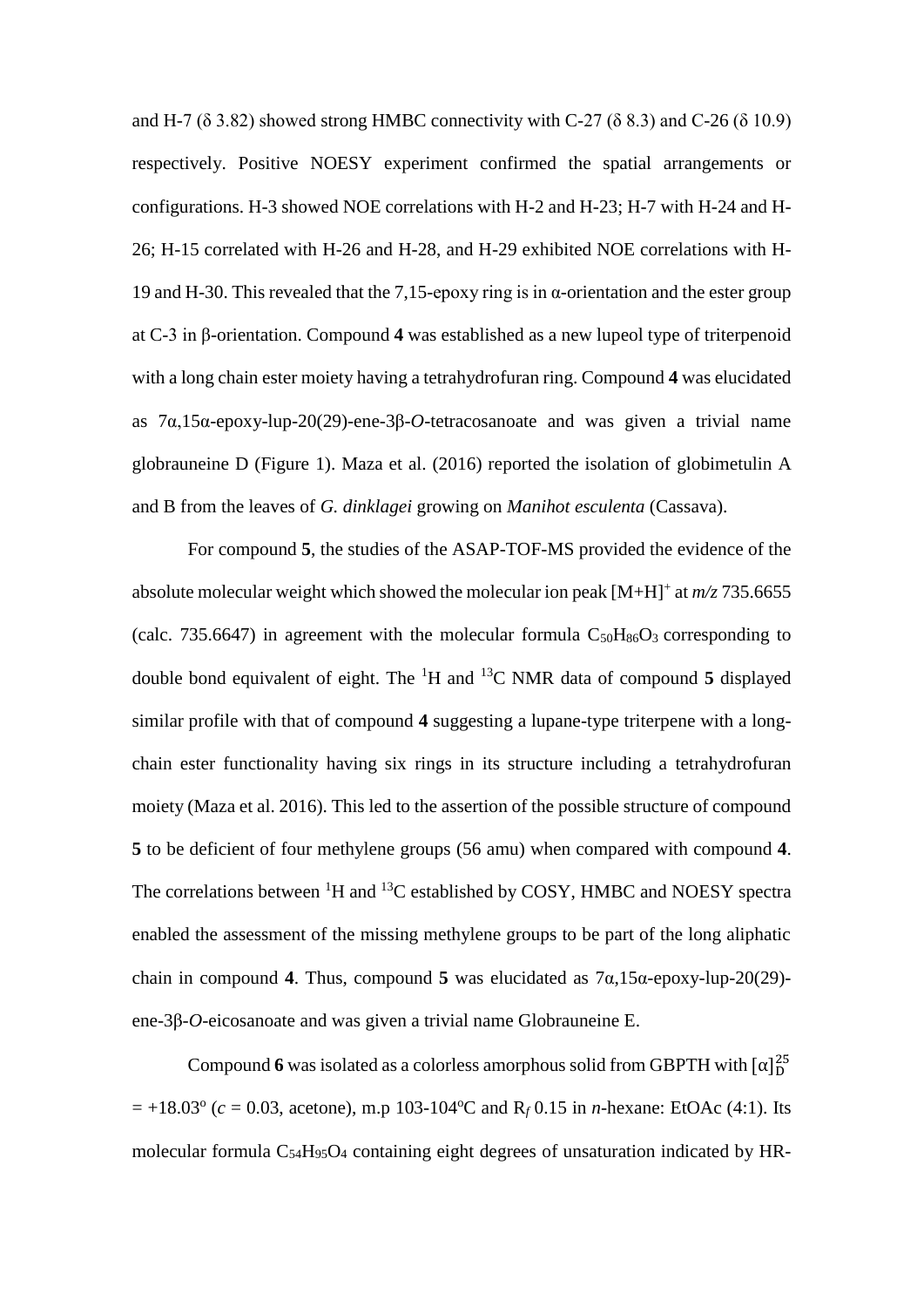NSIMS spectra showed molecular ion peak [M+H]<sup>+</sup> *m/z* 807.7226 (calc: 807.7225). The <sup>1</sup>H and <sup>13</sup>C NMR data of compound **6** were in accordance with those of compounds **4** and **5** with the exception that the signals for doublet oxymethylene group were detected at δ 4.14 ( $J = 5.2$  Hz, d, H-30) in the <sup>1</sup>H NMR which correlated with the carbon at  $\delta$  65.1 (C-30) in the HMQC spectrum. Direct <sup>1</sup>H-<sup>13</sup>C correlations in the HMQC spectrum of **6** and DEPT spectra showed correlations between the olefinic protons at  $\delta$  4.99 (1H, s, H-29b)/ $\delta$ 4.93 (1H, s, H-29a) with carbon at  $\delta$  107.3 (C-20) and between the methine proton at  $\delta$ 2.26 (1H, m, H-19) with carbon at  $\delta$  43.2 (C-19), while the quaternary carbon (C-20) was observed at δ 154.3. These signals showed noticeable differences to those observed in compound **4** which showed comparable signals at  $\delta$  4.69 (1H, s, H-29b)/ $\delta$  4.61 (1H, s, H-29a)/109.7, δ 2.37 (1H, m, H19)/ δ 47.5 (C-19) and the quaternary carbon (C-20) at δ 150.3. The assignment was further supported by the oxymethylene protons that crosscorrelated with the olefinic methylene protons in the  ${}^{1}H$ - ${}^{1}H$  COSY and by the oxymethine proton signal at  $\delta$  4.48 (dd,  $J = 11.2$  Hz, 4.8 Hz, H-3) that cross-correlated with the carbonyl ester carbon C-1' at  $\delta$  173.7 in the HMBC spectrum. The relative configuration of compound **6** was established in the NOESY experiment. H-3 showed NOE correlation with H-23; H-7 with H-26; H-15 correlated with H-26 and H-28; H-29 exhibited NOE correlations with H-22; and H-30 displayed NOE correlation with H-22. Therefore, the 7,15-epoxy ring are in  $\alpha$ - orientation and the ester group at C-3 in β-orientation. Thus, the structure of compound **6** was established as 7α,15α-epoxy-lup-20(29)-ene-30 hydroxyl-3β-*O*-tetracosanoate and is given a trivial name globrauneine F (Figure 1).

#### **3. Conclusion**

Analysis carried out on the leaves of *G. braunii* resulted in the isolation of six new pentacyclic triterpenes of the lupane series (compounds **1-6**). The structures were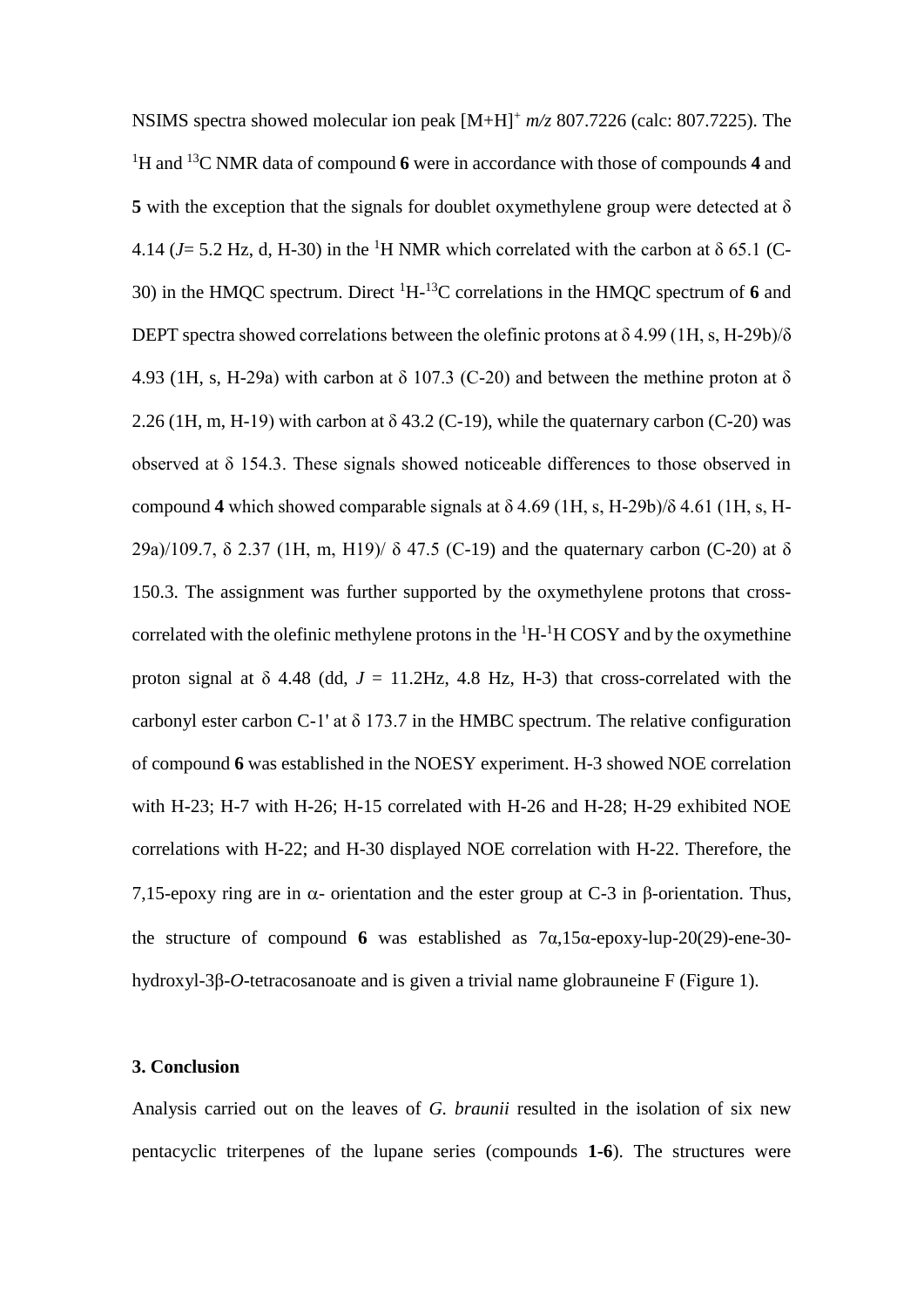elucidated by extensive spectroscopic analysis. Compounds **4**, **5** and **6** represent a subtype of compounds with a unique tetrahydrofuran ring. Their lupeol skeleton was found to be similar with globimetulin A and globimetulin B isolated from *G. dinklagei* (Maza et al. 2016) and might depict a substantial support to the chemotaxonomy of the genus *Globimetula* from other species of Loranthaceae.

#### **Acknowledgment:**

The authors would like to thank the Ministry of Higher Education (MOHE) for the financial support under Research University Grant (Q.J130000.2526.17H01) and Faculty of Science, Universiti Teknologi Malaysia for providing the research facilities. The authors acknowledge the National Mass Spectrometry Service Centre (Department of Chemistry, University of Wales Swansea, Swansea, Wales, UK) for the MS analysis.

#### **Conflict of Interest:**

We have no conflict of interest.

#### **References**

- Akihisa T, Yamamoto K, Tamura T, Kimura Y. Iida T, Nambara T. and Chang FC. 1992. Triterpenoid ketones from lingnania chungii McClure: Arborinone, friedelin and glutinone. Chem Pharma Bull. 40(3): 789 – 791.
- Aliyu MM, Musa AI, Kamal MJ, Mohammed MG. 2014. Phytochemical screening and anticonvulsant studies of ethyl acetate fraction of *Globimetula braunii* on laboratory animals. Asian Pac J Trop Biomed. 4(4): 285–289.
- Appleton RA, Enzell CR. 1971. Triterpenoids and aromatic components of deertongue leaf. Phytochemistry. 10: 447 – 449.

Burkill HM. 1985. The useful plants of west tropical Africa. 3 (families J-L). Roy Bot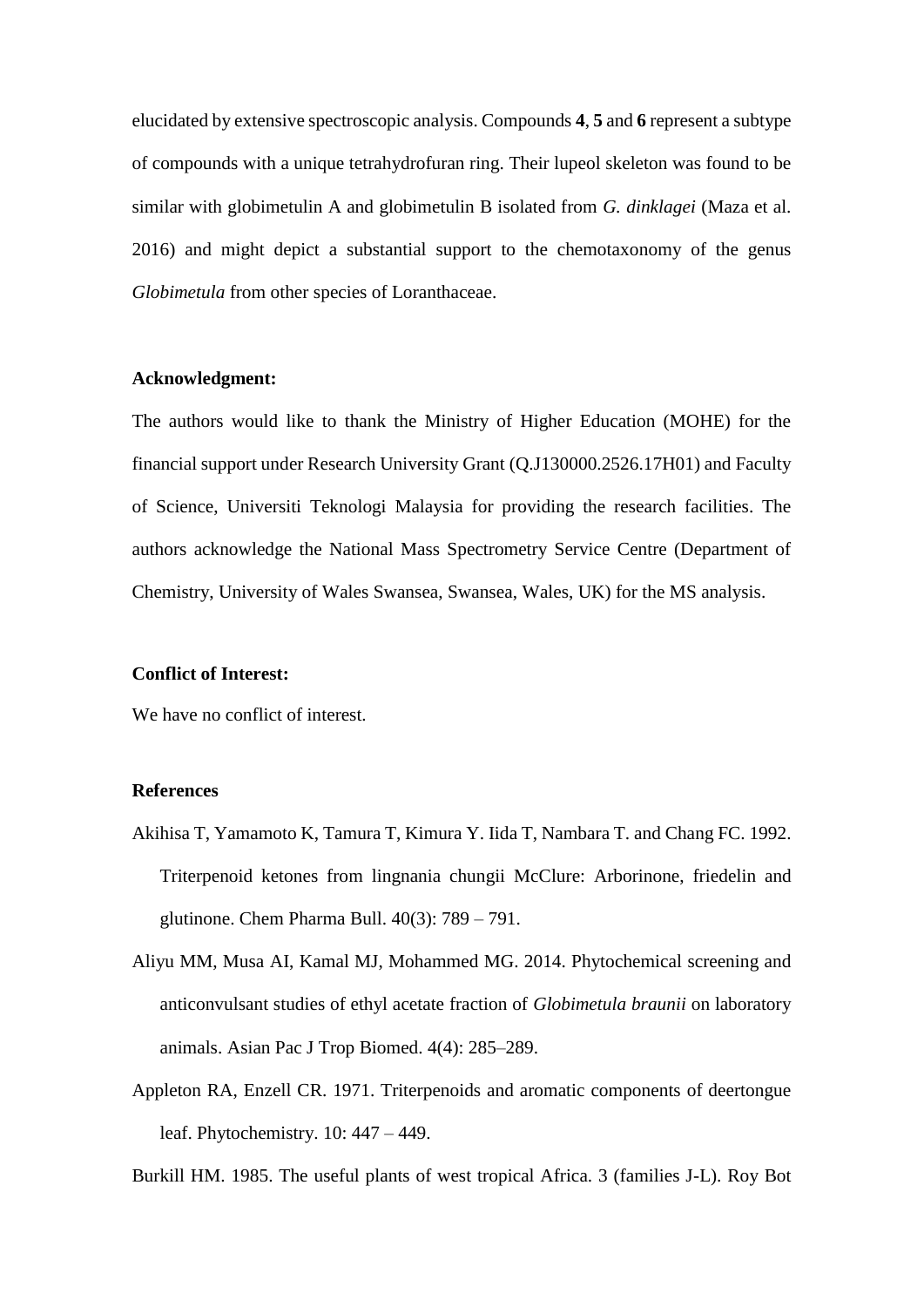Gard Kew. 548–560.

- Deeni YY, Sadiq NM. 2002. Antimicrobial properties and phytochemical constituents of the leaves of African mistletoe (*Tapinanthus dodoneifolius* DC Danser Loranthaceae): an ethnomedicinal plant of Hausaland, Northern Nigeria. J Ethnopharmacol. 83: 235–40.
- Fukunaga T, Nishiya K, Kajikawa I, Takeya K, Itokawa H. 1989. Studies on the constituents of Japanese mistletoes from different host trees, and their antimicrobial and hypotensive properties. Chem Pharm Bull. 37: 1543–6.
- Gurib-Fakim, A. 2006. Medicinal plants: Traditions of yesterday and drugs of tomorrow. Mol Aspects Med. 2 (71): 1–93.
- Gurib-Fakim A. Mahomoodally MF. 2013. African flora as potential sources of medicinal plants: towards the chemotherapy of major parasitic and other infectious diseases- a review. Jordan J Biol. Sci. 6: 77–84.
- Hussain HSN, Karatela YY. 1989. Traditional medicinal plants used by Hausa tribe of Kano State of Nigeria. Int J Crude Drug Res. 27: 211-216.
- Ja'afar MK, Jamil S, Basar N. 2017. Antioxidant Activity of Leaf Extracts of *Globimetula braunii* (Engler) van Tiegh Parasitizing on *Piliostigma thonningii* and *Parkia biglobosa*. J Teknol. 79(5): 43–47.
- Lie QY, Wanga F, Zhang L, Xie JM, Li P, Zhang YH. 2015. A Hydroxylated lupeolbased triterpenoid ester isolated from the *Scurrula parasitica* parasitic on *Nerium indicum*. Helv Chim Acta. 98: 627-632.
- Manach C, Scalbert A, Morand C, Ramsey C, Jimenez L. 2004. Polyphenols: Food source and bioavailability. Am J Clin Nutr. 79 (5): 727-747.
- Maza H, Mkounga P, Fenkam SL, Sado SK, Ishikawa H, Nishino H, Nkengfack EA. 2016. New lupan-type triterpenoid derivatives from *Globimetula dinklagei*